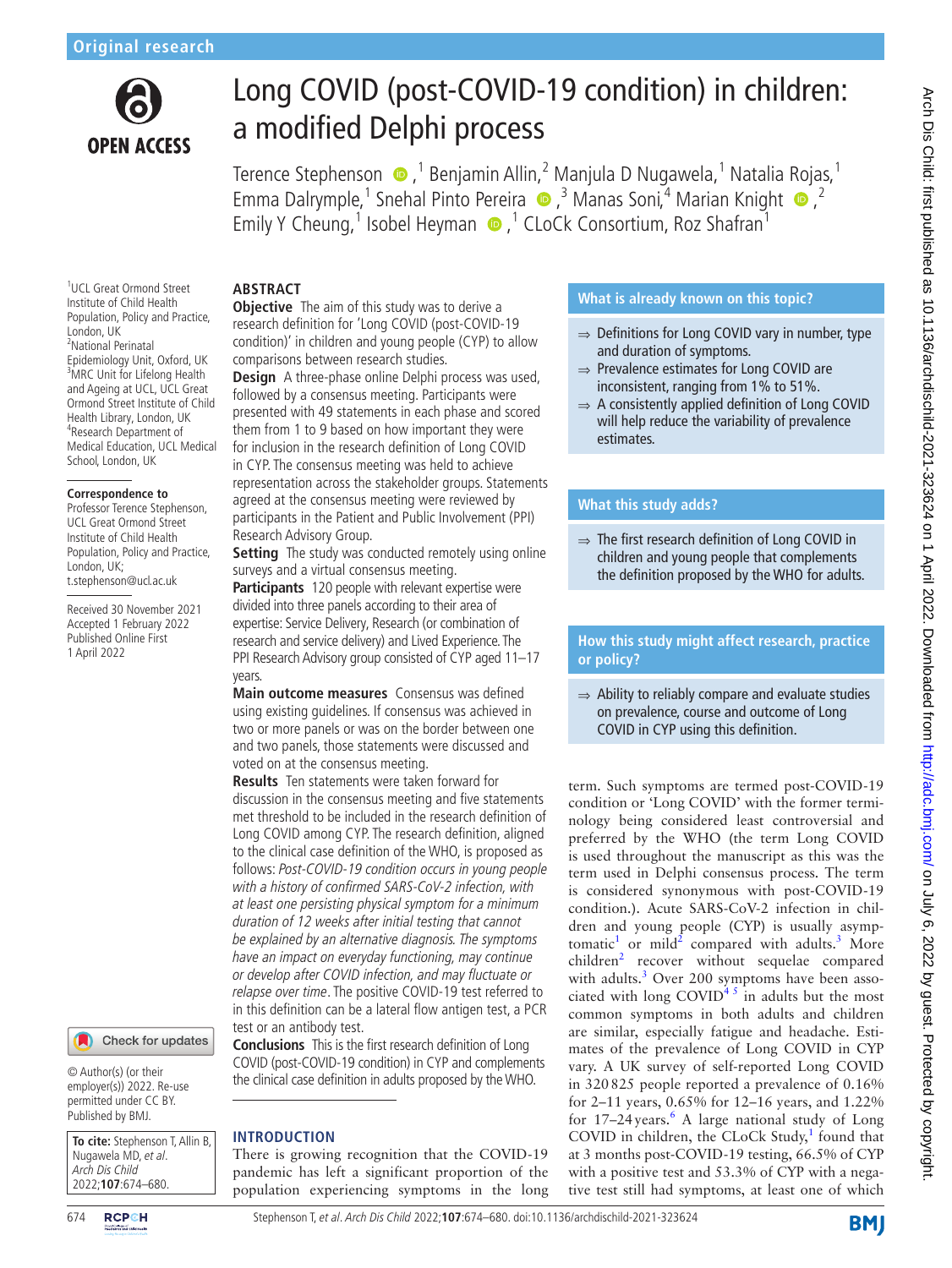## **Box 1 WHO clinical case definition of post-COVID-19 condition in adults**

<span id="page-1-0"></span>People with a history of probable or confirmed SARS-CoV-2 infection, usually 3 months from the onset of COVID-19, with symptoms that last for at least 2months and cannot be explained by alternative diagnoses.

was physical, while 30.3% and 16.2%, respectively, had three or more symptoms.

It is currently unclear whether Long COVID represents one or many different conditions and it has consequently been difficult to derive a universally accepted definition for the condition.<sup>7-14</sup> Definitions vary in the number and type of symptoms included, as well as the duration of symptoms.<sup>[2 9 15–17](#page-5-1)</sup> Research into the prevalence and impact of Long COVID has consequently been hampered, thereby delaying the implementation of policies and services that could help affected CYP.

The Delphi process is a well-established method for achieving consensus among groups of key stakeholders on questions relating to health sciences. It has been used to identify outcomes of importance for a range of conditions,  $18-23$  define metrics for monitoring the quality of provision of care in the National Health Service (NHS),<sup>[24](#page-6-3)</sup> develop a UK-wide pathway for managing CYP with Paediatric Inflammatory Multi-system Syndrome Temporally associated with SARS-CoV-2 infection,<sup>2</sup> and define conditions, including post-COVID-19 syndrome in adults.<sup>26–28</sup> The WHO definition for post-COVID-19 condition in adults, derived using a Delphi process, is given in [box](#page-1-0)  $1.^{29}$  $1.^{29}$  $1.^{29}$ However, there are alternative definitions. The National Institute for Health and Care Excellence definition for adults is given in [box](#page-1-1)  $2.^{30}$  $2.^{30}$  $2.^{30}$ 

Within the WHO definition, it was explicitly stated that a separate definition may be required for CYP. The justification for this is that less is known about Long COVID in young people. The emerging data indicate that there are similarities with the adult symptoms but also differences, for example, in the higher proportion of CYP who present without symptoms at the time of their initial infection.<sup>[1](#page-5-0)</sup> The aim of this study was therefore to use a three-phase online Delphi process followed by an online consensus meeting to derive a definition for Long COVID in CYP that could be used for research to allow comparisons between studies.

**Box 2 National Institute for Health and Care Excellence clinical case definitions of post-COVID-19 syndrome and 'Long COVID' in adults**

<span id="page-1-1"></span>Signs and symptoms that develop during or after an infection consistent with COVID-19, continue for more than 12 weeks and are not explained by an alternative diagnosis. It usually presents with clusters of symptoms, often overlapping, which can fluctuate and change over time and can affect any system in the body. Post-COVID-19 syndrome may be considered before 12 weeks while the possibility of an alternative underlying disease is also being assessed.

In addition to the clinical case definitions, the term 'Long COVID' is commonly used to describe signs and symptoms that continue or develop after acute COVID-19. It includes both ongoing symptomatic COVID-19 (from 4 to 12 weeks) and post-COVID-19 syndrome (12 weeks or more).



<span id="page-1-2"></span>**Figure 1** Consensus process. CYP, children and young people.

# **METHOD**

As per COMET,<sup>[31](#page-6-8)</sup> a three-phase online Delphi process followed by a consensus meeting, was conducted ([figure](#page-1-2) 1). The scope of this consensus process was to develop a definition of Long COVID in CYP that could be used for research purposes. This definition was not intended to be used for the purposes of clinical referral, investigation or treatment.

## **Participants**

People with relevant expertise were identified through published materials, clinical organisations, support groups and professional bodies. A combination of direct invitations to participate and invitations via existing mailing lists were used. Those confirming their interest in participating were categorised into three panels according to their area of expertise: (1) Service Delivery, (2) Research (or a combination of research and service delivery) and (3) Lived Experience.

## **Information sources**

The survey consisted of 49 statements in eight categories, covering different areas of the definition of Long COVID in CYP. These statements were developed on the basis of existing literature, including an unpublished systematic review (May 2021–Lauren O'Mahoney, Leicester, personal communication), a NICE guideline on managing long effects of COVID-19,<sup>[11](#page-6-9)</sup> NHS advice on COVID<sup>[32](#page-6-10)</sup> and empirical data from the CLoCk Study.<sup>[1](#page-5-0)</sup>

## **Consensus process**

An online three-phase Delphi process was conducted using Limesurvey $33$  and was followed by a virtual consensus meeting. In each phase, participants were presented with the 49 statements, accompanied by relevant empirical data from the CLoCk Study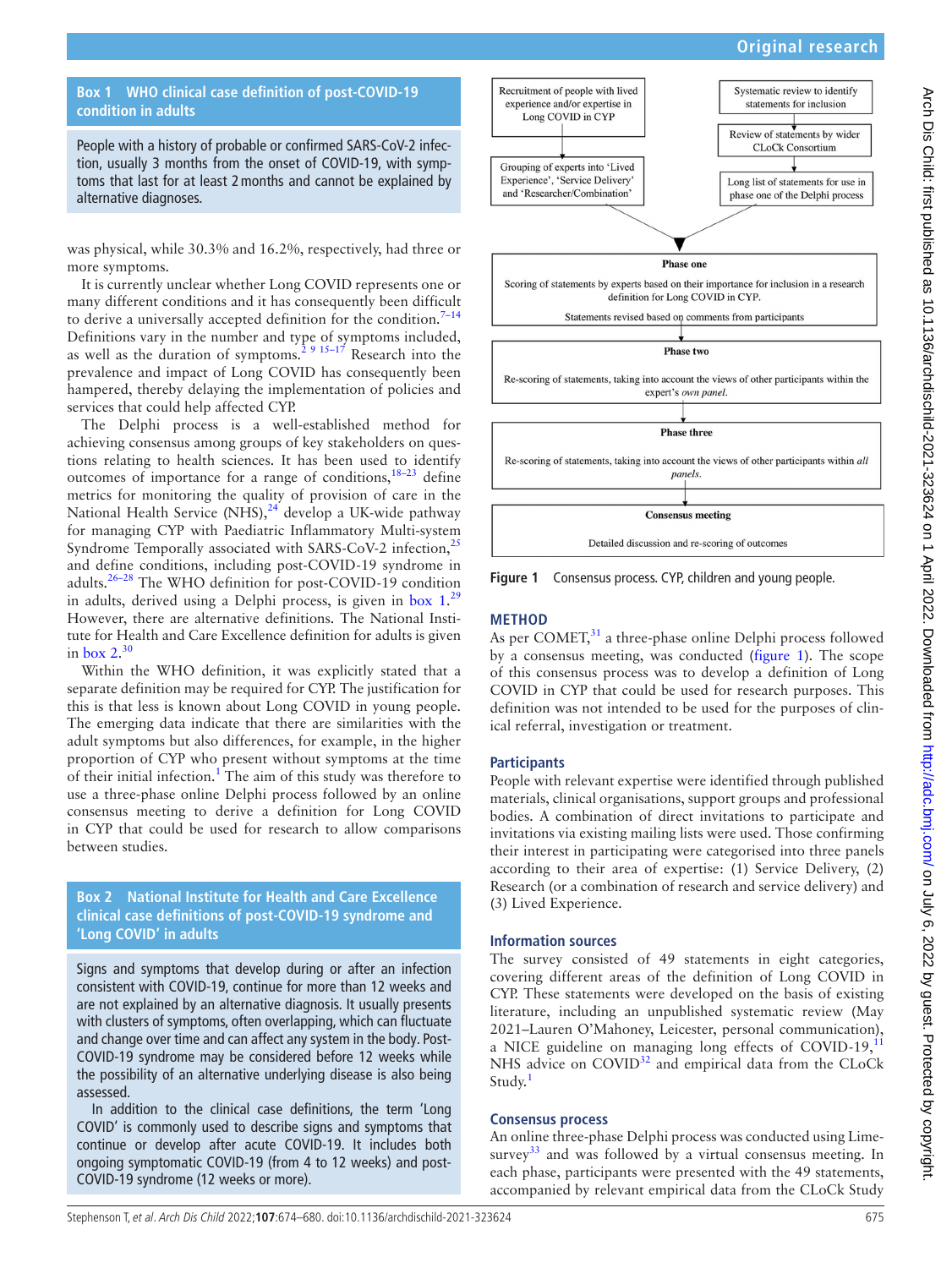and existing literature, and were asked to score the statements from 1 to 9 based on how important the participants thought the statements were for inclusion in a research definition of Long COVID in CYP. Scores of 1–3 were classed as not important, 4–6 as important and 7–9 as very important. In phase one, participants were asked to score each statement based on their own opinion. In phase two, participants were shown graphical (ie, score histograms) and numerical (ie, the median score) representations of how others in their panel scored each statement and were given the opportunity to revise their score based on this information if they wished to do so. In phase three, participants were shown similar graphical and numerical representations of how all three panels had scored each statement and were again given the opportunity to revise their score if they chose to do so. Participants were given the opportunity to comment on the statements, and if they felt they did not have sufficient expertise to score a statement, could select 'don't know' instead of assigning a score. Only those who fully completed a phase were invited to participate in the subsequent phase.

At the end of the third phase of the Delphi process, statements were defined according to the number of panels (ie, Service Delivery; Research (or a combination of research and service delivery) and Lived Experience) in which the threshold for 'consensus important' or 'consensus unimportant' had been reached. Consensus important was defined per COMET<sup>31</sup> guidelines as ≥70% of participants scoring the statements 7–9 and <15% of participants scoring the statements 1–3. 'Consensus unimportant' was defined as  $\geq$ 70% of participants scoring the statements 1–3 and <15% of participants scoring the statements 7–9. No statements were dropped or added between phases of the Delphi process.

#### **Consensus meeting**

Participants who completed all three phases of the Delphi process were invited to the consensus meeting in a purposive manner to achieve spread across the stakeholder groups. The meeting was held virtually (Zoom Video Communications, V.5.1.0), and was independently chaired by an expert in consensus methodology. Statements that had achieved 'consensus important' status in two or more panels at the end of the Delphi process were automatically discussed and voted upon for inclusion in the definition of Long COVID in CYP. Other statements could be promoted for discussion and scoring by the attendees as long as they had not met the threshold for 'consensus unimportant' status in two or more panels at the end of the Delphi process.

Those statements that 70% or more of the consensus meeting participants felt were important for inclusion in a research definition of Long COVID in CYP were incorporated into the definition.

#### **Views of CYP**

In order to ensure the voices of CYP were heard, members of the Patient and Public Involvement (PPI) Research Advisory Group (RAG) for the CLoCk Study were invited to attend a virtual

meeting to review the statements upon which consensus importance was agreed at the main consensus meeting. The PPI RAG consists of 12 participants who have been recruited to reflect the age range of the CLoCk Study (11–17 years) and to be as representative of the general population as possible, while also including CYP from specific groups including those with longterm health conditions and/or mental health conditions, those from minority ethnic groups and those from lower socioeconomic status areas. Approximately half of the PPI RAG have tested negative and half have tested positive for COVID-19, with some participants experiencing ongoing symptoms. Following review of each statement, participants used the chat function to confirm whether they agreed or disagreed with the statement's importance in relation to developing a research definition of Long COVID.

#### **RESULTS Participants**

One hundred and twenty participants registered to take part in the study. This included 23 people (19%) in the Lived Experience panel, 50 (42%) in the Researcher/Combination panel and 47 (39%) in the Service Delivery panel ([table](#page-2-0) 1). One hundred and five registered participants (88%) completed phase one, 86 eligible participants (82% of those completing phase one) completed phase two and 77 eligible participants (90% of those completing phase two) completed phase three. Seventeen participants attended and voted at the consensus meeting.

## **Delphi survey ratings**

Following the Delphi process, seven statements were defined as consensus important in two or more panels and were therefore automatically discussed at the consensus meeting. A further three statements were close to two panel 'consensus important' and were therefore promoted for discussion at the consensus meeting by the study team. A total of 10 statements were therefore taken forward for discussion at the consensus meeting. Fifteen statements were defined as consensus unimportant in two or more panels and were therefore not eligible for inclusion in the definition. There was one or no panel consensus for the remaining 24 statements, none of which were promoted for discussion or voting at the consensus meeting by the study team or consensus meeting attendees ([table](#page-3-0) 2).

#### **Consensus meeting and the views of CYP**

Seventeen experts participated in the consensus meeting: 4 (23%) from the Service Delivery panel, 11 (65%) from the Researcher panel and 2 (12%) from the Lived Experience panel. Following discussion and voting in the consensus meeting, 5 of the 10 statements met the threshold for inclusion in the definition of Long COVID in CYP [\(table](#page-4-0) 3). Detailed discussion was also held around excluding specific conditions, and there was agreement that it was important that the symptoms experienced by a child or young person needed to be attributable to Long COVID and

<span id="page-2-0"></span>

| Table 1<br>Summary of participants |                          |                      |                      |                               |                          |
|------------------------------------|--------------------------|----------------------|----------------------|-------------------------------|--------------------------|
|                                    | Registered for round one | Completing round one | Completing round two | <b>Completing round three</b> | <b>Consensus meeting</b> |
| Lived Experience                   | 23                       | 22 (96%)             | 21 (95%)             | 21 (100%)                     |                          |
| Researcher/Combination             | 50                       | 43 (86%)             | 36 (84%)             | 31 (86%)                      |                          |
| Service Delivery                   | 47                       | 40 (85%)             | 29 (73%)             | 25 (86%)                      |                          |
| Total                              | 120                      | 105 (88%)            | 86 (82%)             | 77 (90%)                      | 17                       |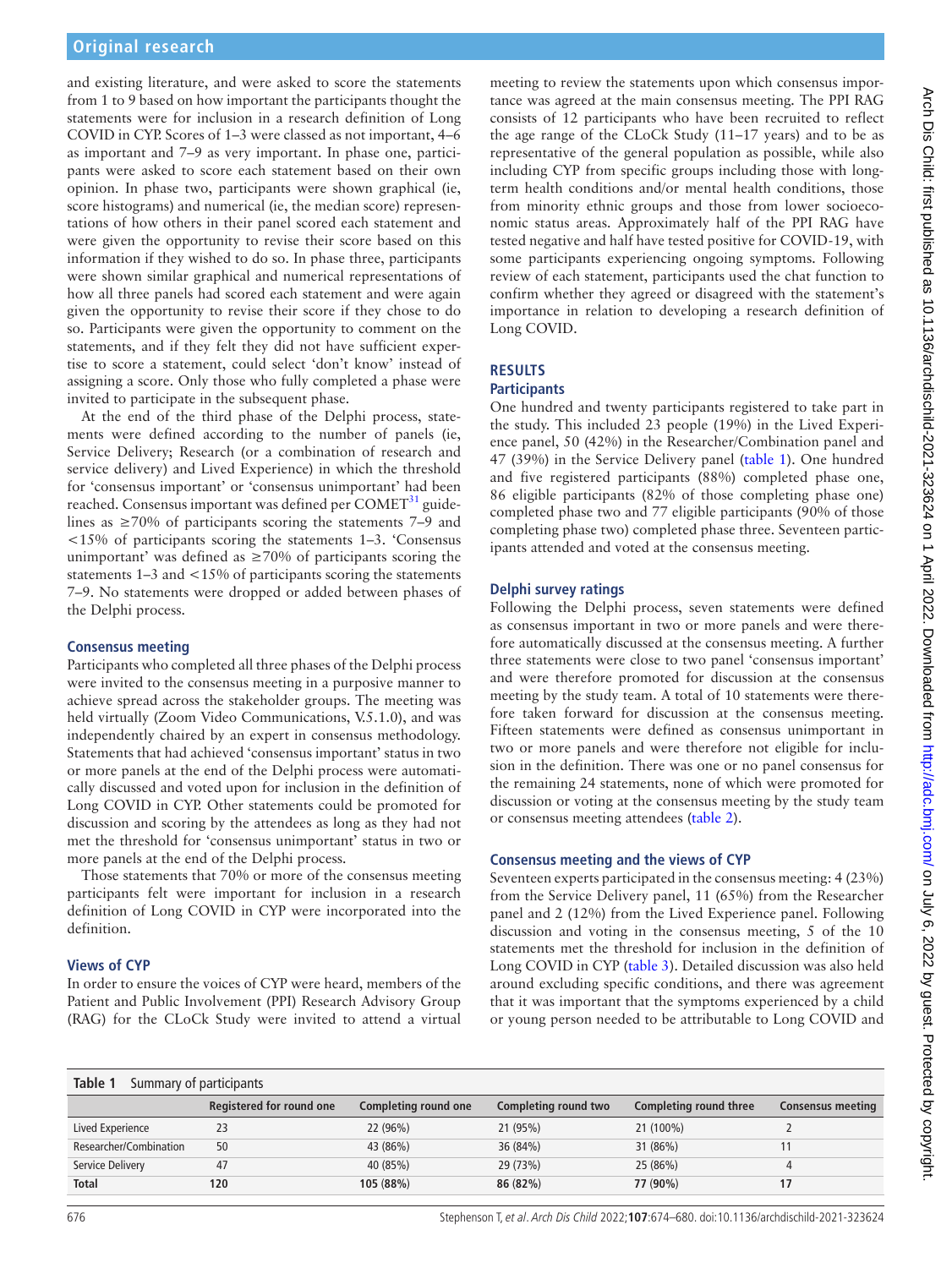<span id="page-3-0"></span>

|                                   | Table 2 Delphi phase three—important and less important statements for the definition of post-COVID-19 condition                                                                                         |                                       |                                     |                                           |                                                 |
|-----------------------------------|----------------------------------------------------------------------------------------------------------------------------------------------------------------------------------------------------------|---------------------------------------|-------------------------------------|-------------------------------------------|-------------------------------------------------|
| <b>Statement category</b>         | <b>Statement</b>                                                                                                                                                                                         | Important                             |                                     | Less important                            |                                                 |
|                                   |                                                                                                                                                                                                          | Three-panel<br>consensus<br>important | Two-panel<br>consensus<br>important | One or no panel<br>consensus<br>important | Three or two-<br>panel consensus<br>unimportant |
| Testing                           | At least one positive COVID-19 test                                                                                                                                                                      |                                       |                                     |                                           |                                                 |
|                                   | A positive PCR test for COVID-19                                                                                                                                                                         |                                       |                                     | $\sqrt{2}$                                |                                                 |
|                                   | A positive lateral flow test for COVID-19                                                                                                                                                                |                                       |                                     |                                           | $\sqrt{}$                                       |
|                                   | An antibody test for COVID-19                                                                                                                                                                            |                                       |                                     | $\sqrt{}$                                 |                                                 |
| Type of initial symptoms          | Before or at the time of their COVID-19 test                                                                                                                                                             |                                       |                                     | $\sqrt{2}$                                |                                                 |
|                                   | During which time they had at least one recorded fever                                                                                                                                                   |                                       |                                     |                                           | $\sqrt{2}$                                      |
|                                   | During which time they lost their sense of smell                                                                                                                                                         |                                       |                                     | $\sqrt{}$                                 |                                                 |
|                                   | During which time they lost their sense of taste                                                                                                                                                         |                                       |                                     |                                           | √                                               |
|                                   | During which time they had a persistent cough                                                                                                                                                            |                                       |                                     |                                           |                                                 |
|                                   | During which time they had headache                                                                                                                                                                      |                                       |                                     |                                           |                                                 |
|                                   | During which time they had unusual tiredness                                                                                                                                                             |                                       |                                     | $\sqrt{2}$                                |                                                 |
|                                   | During which time they had a sore throat                                                                                                                                                                 |                                       |                                     |                                           | √                                               |
|                                   | Number of initial symptoms 1 symptom only at the time of testing                                                                                                                                         |                                       |                                     |                                           |                                                 |
|                                   | 2 or more symptoms at the time of testing                                                                                                                                                                |                                       |                                     | $\sqrt{}$                                 |                                                 |
|                                   | 3 or more symptoms at the time of testing                                                                                                                                                                |                                       |                                     |                                           |                                                 |
|                                   | 4 or more symptoms at the time of testing                                                                                                                                                                |                                       |                                     |                                           |                                                 |
|                                   | 5 or more symptoms at the time of testing                                                                                                                                                                |                                       |                                     |                                           |                                                 |
| Persisting physical<br>symptoms   | Persisting unusual tiredness                                                                                                                                                                             |                                       |                                     | $\sqrt{}$                                 |                                                 |
|                                   | Persisting headaches                                                                                                                                                                                     |                                       |                                     | $\sqrt{2}$                                |                                                 |
|                                   | Persisting unusual shortness of breath                                                                                                                                                                   |                                       |                                     | $\sqrt{2}$                                |                                                 |
|                                   | Persisting loss of smell or taste                                                                                                                                                                        |                                       |                                     | $\sqrt{ }$                                |                                                 |
|                                   | Persisting dizziness                                                                                                                                                                                     |                                       |                                     | $\sqrt{}$                                 |                                                 |
|                                   | 1 or more persisting physical symptoms                                                                                                                                                                   | $\sqrt{}$                             |                                     |                                           |                                                 |
|                                   | 2 or more persisting physical symptoms                                                                                                                                                                   |                                       |                                     | $\sqrt{2}$                                |                                                 |
|                                   | 3 or more persisting physical symptoms                                                                                                                                                                   |                                       |                                     | $\sqrt{2}$                                |                                                 |
|                                   | 4 or more persisting physical symptoms                                                                                                                                                                   |                                       |                                     | $\sqrt{2}$                                |                                                 |
|                                   | 5 or more persisting physical symptoms                                                                                                                                                                   |                                       |                                     | $\sqrt{2}$                                |                                                 |
| Persisting well-being<br>symptoms | A young person experiences difficulties with emotions, concentration,<br>behaviour or not being able to get on with other people                                                                         |                                       |                                     |                                           |                                                 |
|                                   | A young person has had persistent symptoms of anxiety (worry)                                                                                                                                            |                                       |                                     |                                           | $\sqrt{}$                                       |
|                                   | A young person has had persistent symptoms of low mood (sadness)                                                                                                                                         |                                       |                                     |                                           |                                                 |
|                                   | A young person has had persistent problems with concentration                                                                                                                                            |                                       |                                     |                                           |                                                 |
|                                   | The young person's emotional difficulties have occurred or become<br>worse after COVID-19 infection                                                                                                      |                                       |                                     |                                           |                                                 |
| Duration                          | Persist for more than 1 month after initial testing*                                                                                                                                                     | $\sqrt{}$                             |                                     |                                           |                                                 |
|                                   | Persist for more than 3 months after initial testing                                                                                                                                                     | $\sqrt{2}$                            |                                     |                                           |                                                 |
|                                   | Persist for more than 6 months after initial testing                                                                                                                                                     |                                       |                                     | $\sqrt{2}$                                |                                                 |
|                                   | Persist for more than 1 month after initial testing and are from the list<br>of common symptoms on page 4 (ie, unusual tiredness, headaches,<br>shortness of breath, loss of smell or taste, dizziness)  |                                       |                                     | $\sqrt{}$                                 |                                                 |
|                                   | Persist for more than 3 months after initial testing and are from the<br>list of common symptoms on page 4 (ie, unusual tiredness, headaches,<br>shortness of breath, loss of smell or taste, dizziness) | $\sqrt{ }$                            |                                     |                                           |                                                 |
|                                   | Persist for more than 6 months after initial testing and are from the<br>list of common symptoms on page 4 (ie, unusual tiredness, headaches,<br>shortness of breath, loss of smell or taste, dizziness) |                                       |                                     | $\sqrt{ }$                                |                                                 |
| Burden of symptoms                | The young person has symptoms that continue or develop after<br>COVID-19 which impact their physical, mental or social well-being                                                                        | $\sqrt{}$                             |                                     |                                           |                                                 |
|                                   | The young person has symptoms that are interfering with some aspect $\sqrt{ }$<br>of daily living (eg, school, work, home, relationships)                                                                |                                       |                                     |                                           |                                                 |
|                                   | The young person can judge the level of interference with their life<br>themselves                                                                                                                       |                                       |                                     | $\sqrt{ }$                                |                                                 |
|                                   | The level of interference is assessed by a professional                                                                                                                                                  |                                       |                                     | $\sqrt{2}$                                |                                                 |
|                                   | The impact of the symptoms on functioning is at least moderatet                                                                                                                                          |                                       |                                     |                                           |                                                 |

Arch Dis Child: first published as 10.1136/archdischild-2021-323624 on 1 April 2022. Downloaded from http://adc.bmj.com/ on July 6, 2022 by guest. Protected by copyright. Arch Dis Child: first published as 10.1136/archdischild-2021-323624 on 1 April 2022. Downloaded from <http://adc.bmj.com/> on July 6, 2022 by guest. Protected by copyright.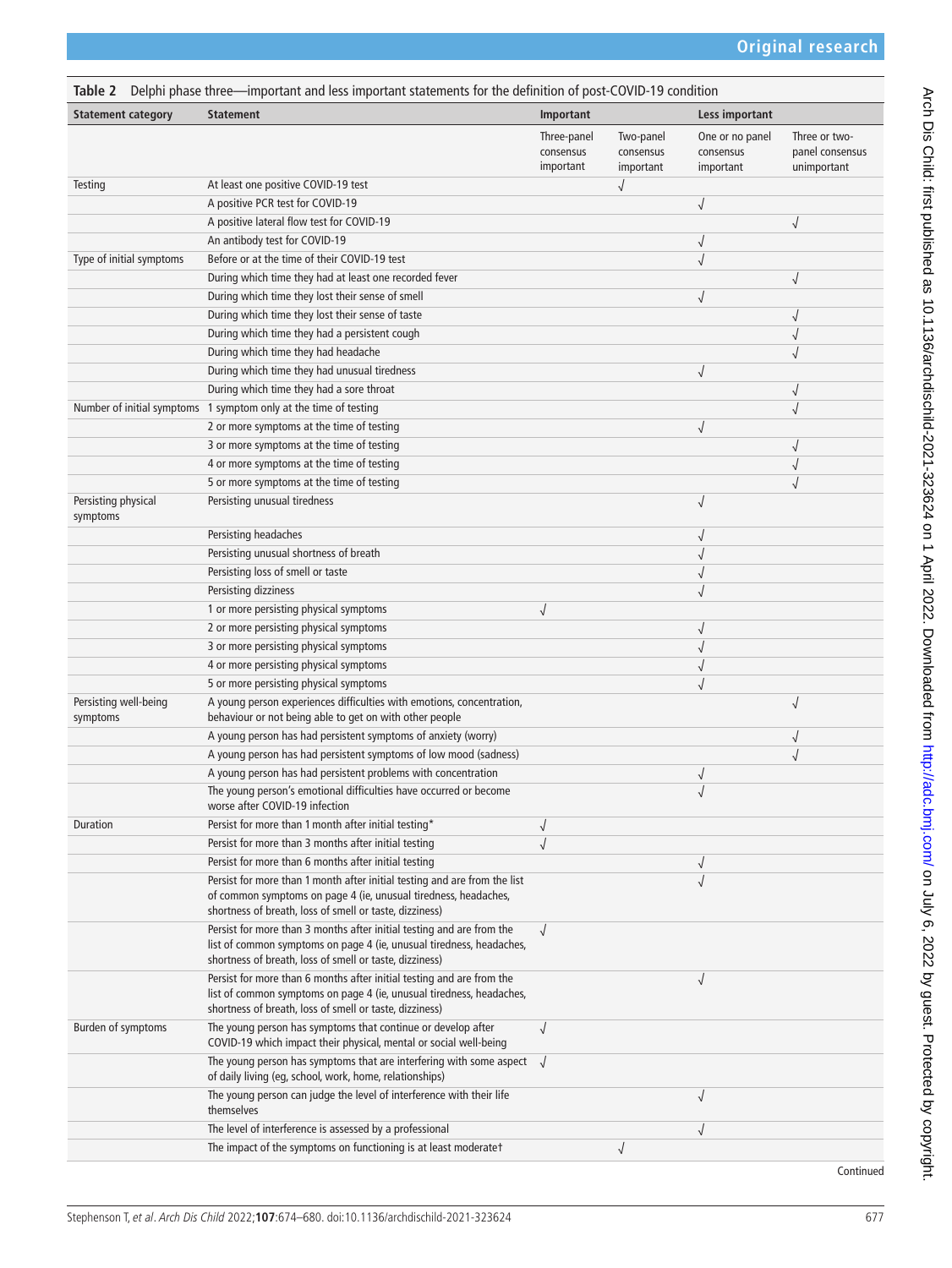| Table 2<br>Continued               |                                                                                                                                                                                                                               |           |                |
|------------------------------------|-------------------------------------------------------------------------------------------------------------------------------------------------------------------------------------------------------------------------------|-----------|----------------|
| <b>Statement category</b>          | <b>Statement</b>                                                                                                                                                                                                              | Important | Less important |
| Tests to exclude other<br>diseases | Persisting COVID-19 antibodies                                                                                                                                                                                                |           |                |
|                                    | A negative glandular fever (monospot, antibody or EBV PCR) test                                                                                                                                                               |           |                |
|                                    | A normal full blood count                                                                                                                                                                                                     |           |                |
|                                    | An abnormal full blood count                                                                                                                                                                                                  |           |                |
|                                    | A normal full blood count, CRP, ESR, urea and electrolytes, creatinine,<br>calcium, liver function tests, random blood glucoset                                                                                               |           |                |
|                                    | A normal full blood count, CRP, ESR, urea and electrolytes, creatinine,<br>calcium, liver function tests, random blood glucose, creatine kinase,<br>thyroid function tests, coeliac disease screen, ferritin, vitamin D       |           |                |
|                                    | . The contract of the contract of the contract of the contract of the contract of the contract of the contract of the contract of the contract of the contract of the contract of the contract of the contract of the contrac |           |                |

Statements closer to three/two-panel consensus important were identified if the percentage of people in each panel rating 7–9 was closer to 70% and 1–3 was closer to <15%. \*Close to three-panel consensus important.

†Close to two-panel consensus important.

CRP, C reactive protein; EBV PCR, Epstein Barr virus polymerase chain reaction; ESR, erythrocyte sedimentation rate.

not to another disease. However, it was also agreed that the definition should not require a particular test for a specific disease to be conducted for the purpose of ensuring that the symptoms were attributable to Long COVID.

Eight CYP from the PPI RAG attended a separate virtual session to discuss the Delphi consensus statements. There was broad agreement from the CYP with the statements that had been deemed consensus importance from the main consensus meeting [\(table](#page-4-0) 3).

## **Included statements for the research definition of Long COVID in CYP**

The included statements for a research definition of Long COVID in CYP were as follows:

A condition in which a child or young person has symptoms (at least one of which is a physical symptom) that:

- Have continued or developed after a diagnosis of COVID-19 (confirmed with one or more positive COVID-19 tests).
- Impact their physical, mental or social well-being.
- Are interfering with some aspect of daily living (eg, school, work, home or relationships).
- Persist for a minimum duration of 12 weeks after initial testing for COVID-19 (even if symptoms waxed and waned over that period).

Given the overlap between symptoms of Long COVID in CYP and adults, and the utility of aligning definitions of disease for CYP and adults for continuity, a research definition of Long COVID (post-COVID-19 condition) among CYP based on the Delphi consensus but aligned to the WHO definition<sup>29</sup> is given in [box](#page-5-4) 3.

<span id="page-4-0"></span>

| Statements where consensus for inclusion in the definition is achieved or close to consensus and discussed at the consensus meeting<br>Table 3                                                 |                              |                                     |                 |  |  |
|------------------------------------------------------------------------------------------------------------------------------------------------------------------------------------------------|------------------------------|-------------------------------------|-----------------|--|--|
| <b>Statement</b>                                                                                                                                                                               | $N$ (%) voting for inclusion | $N$ (%) of CYP voting for inclusion | <b>Decision</b> |  |  |
| <b>Testing</b>                                                                                                                                                                                 |                              |                                     |                 |  |  |
| At least one positive COVID-19 test needed                                                                                                                                                     | 17 (100)                     | $6(75)*$                            | Include         |  |  |
| <b>Burden of symptoms</b>                                                                                                                                                                      |                              |                                     |                 |  |  |
| The young person has symptoms that continue or develop after COVID-19 which<br>impact their physical, mental or social well-being                                                              | 17 (100)                     | 8(100)                              | Include         |  |  |
| The young person has symptoms that are interfering with some aspect of daily<br>living (eg, school, work, home, relationships)                                                                 | 17 (100)                     | $7(100)*$                           | Include         |  |  |
| The impact of the symptoms on functioning is at least moderate                                                                                                                                 | 11(65)                       | 0(0)                                | Exclude         |  |  |
| Persisting physical symptoms                                                                                                                                                                   |                              |                                     |                 |  |  |
| 1 or more persisting physical symptoms                                                                                                                                                         | 17 (100)                     | $7(88)$ *                           | Include         |  |  |
| <b>Duration</b>                                                                                                                                                                                |                              |                                     |                 |  |  |
| Persist for a minimum duration of 12 weeks after initial testing even if symptoms<br>waxed and waned over that period                                                                          | 17 (100)                     | $7(88)$ *                           | Include         |  |  |
| Persist for more than 3 months after initial testing and are from the list of common<br>symptoms (ie, unusual tiredness, headaches, shortness of breath, loss of smell or<br>taste, dizziness) | 0(0)                         | 0(0)                                | Exclude         |  |  |
| Persist for more than 1 month after initial testing                                                                                                                                            | 0(0)                         | 0(0)                                | Exclude         |  |  |
| Tests to exclude other diseases                                                                                                                                                                |                              |                                     |                 |  |  |
| A negative glandular fever (monospot, antibody or EBV PCR) test                                                                                                                                | 0(0)                         | 1(13)                               | Exclude         |  |  |
| A normal full blood count, CRP, ESR, urea and electrolytes, creatinine, calcium, liver<br>function tests, random blood glucose                                                                 | 0(0)                         | 0(0)                                | Exclude         |  |  |
| *One CVB was unable to yote due to technical problems                                                                                                                                          |                              |                                     |                 |  |  |

Une CYP was unable to vote due to technical problems

CRP, C reactive protein; CYP, children and young people; EBV PCR, Epstein Barr virus polymerase chain reaction.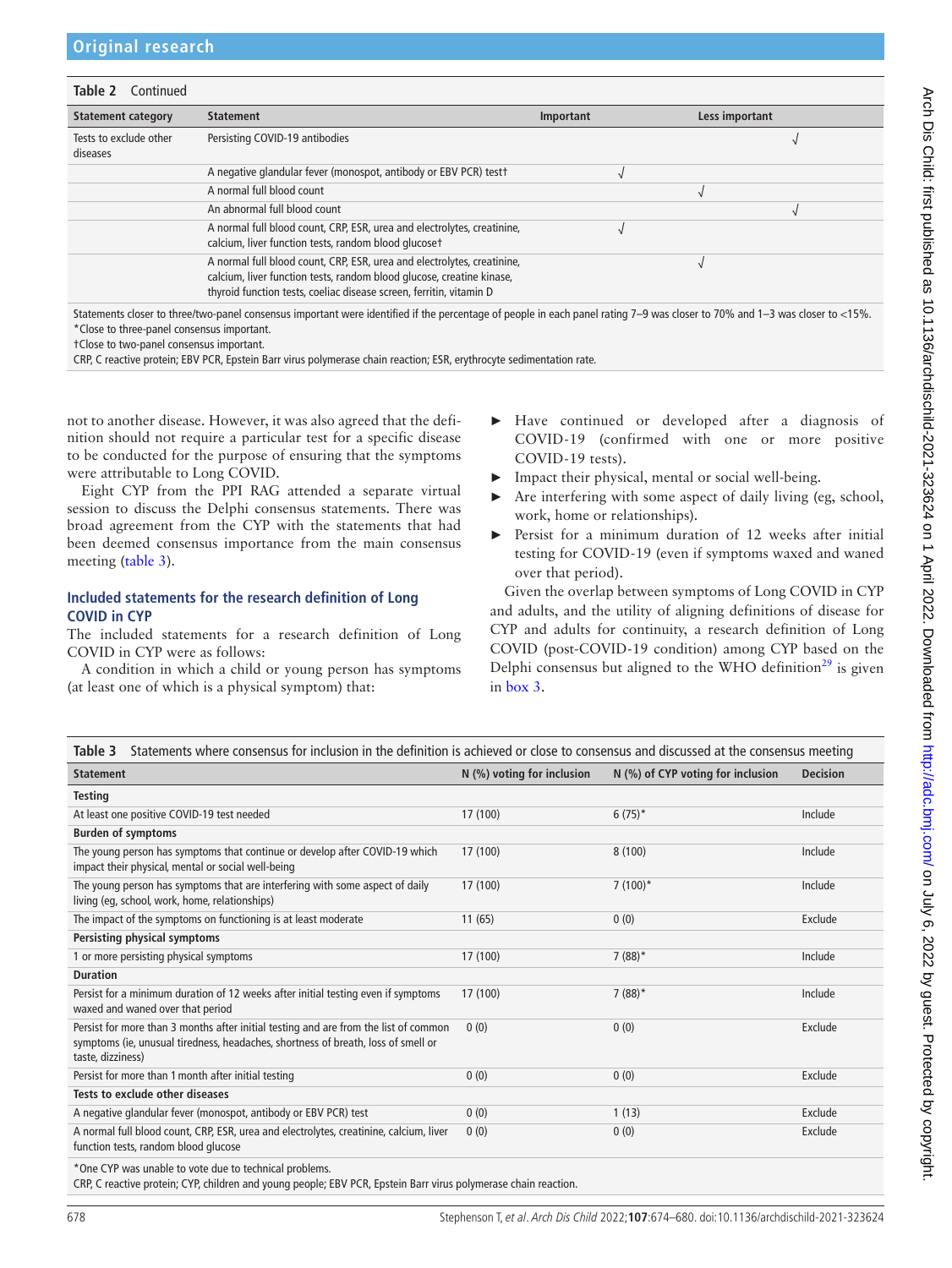#### **Box 3 Research definition of post-COVID-19 condition (Long COVID) among children and young people aligned to WHO definition**

<span id="page-5-4"></span>Post-COVID-19 condition occurs in young people with a history of confirmed SARS-CoV-2 infection, with one or more persisting physical symptoms for a minimum duration of 12 weeks after initial testing that cannot be explained by an alternative diagnosis. The symptoms have an impact on everyday functioning, may continue or develop after COVID-19 infection, and may fluctuate or relapse over time.

#### **DISCUSSION**

Using robust consensus methodology, we derived a research definition for Long COVID in CYP ([box](#page-5-4) 3). This included a total of five statements from the testing, burden of symptoms, persisting physical symptoms and duration statement categories.

To the best of our knowledge, this is the first research definition for Long COVID among CYP. It is comparable with the clinical case definition in adults proposed by the WHO ([box](#page-1-0) 1).<sup>[29](#page-6-6)</sup> The WHO additionally describes the typical symptoms in adults which are similar to those found in  $CLoCk<sup>1</sup>$  $CLoCk<sup>1</sup>$  $CLoCk<sup>1</sup>$  It is reassuring that the domains (SARS-COV-2 confirmation test, burden of symptoms, persisting symptoms and duration) of this WHO definition overlap with our definition of Long COVID among CYP.

This study has both strengths and limitations. We would argue that the provision of data from the CLoCk Study to inform the process to supplement the literature review was innovative. Although the Delphi consensus process is designed to arrive at a definition in the absence of compelling data, the speed of research in the field meant that by the time the Delphi was in progress, such data were available but not in print and it therefore seemed appropriate to provide that information to participants. The Delphi methodology was robust and modelled on best practice, with the consensus meeting led by an experienced and independent chair. The views of CYP were considered; they voted on the inclusion of statements within the definition; and they were not dominated by adults in a face-to-face panel.

The study also had some limitations. In the final consensus meeting, only two individuals with lived experience were present. However, on no occasion did the participants with lived experience vote differently from the majority of the group. English language was selected and the study was performed primarily within the UK. Given that an aim is to derive a definition to allow international studies to be compared, representation from other countries, including non-English speaking and less developed countries, is desirable. Response rates were typical for studies of this type but there was attrition between rounds.

A final, important point concerns the distinction between a clinical case definition and a research definition of Long COVID. It is understandable that the patient groups representing people with Long COVID are concerned about a definition that could restrict access to services that are needed. In our view, the decision whether a child or young person can see a healthcare professional, access any support needed, or be referred, investigated or treated for Long COVID should be a shared decision involving the young person, their carers and clinicians. The stringent research definition arrived at through this consensus process and the definition aligned to that of the WHO can be used to inform that decision-making process, however, it should not be used as the yardstick by which it is determined if CYP can access care.

## **CONCLUSION**

A modified Delphi consensus process has produced a research definition of Long COVID in CYP that complements that proposed by the WHO. They are reassuringly similar. Widespread adoption of this definition would allow comparisons between studies such that a core outcome set can be developed and the prevalence, course and outcome of Long COVID in CYP can be reliably evaluated.

**Twitter** Marian Knight [@Marianfknight](https://twitter.com/Marianfknight)

**Collaborators** CLoCk Consortium: Martha Buszewicz, Trudie Chalder, Esther Crawley, Bianca de Stavola, Tamsin Ford, Shruti Garg, Dougal Hargreaves, Anthony Harnden, Isobel Heyman, Shamez Ladhani, Michael Levin, Terry Segal, Malcolm Semple, Kishan Sharma, Olivia Swann, Elizabeth Whittaker.

**Contributors** TS and RS conceived the idea for the study, designed the study and drafted the manuscript. BA designed the study, contributed to and reviewed the manuscript. MDN conducted the statistical analyses for the manuscript and drafted the manuscript. NR supported the drafting of the manuscript and conducted the PPI meeting. ED conducted the PPI meeting, contributed and reviewed the manuscript. SPP provided statistical input to the design, conducted the statistical analyses and reviewed the manuscript. MS contributed to and reviewed the manuscript. MK chaired the consensus meeting, contributed to the design, contributed to and reviewed the manuscript. EYC supported the drafting of the manuscript and statistical analysis. IH contributed to and reviewed the manuscript. All members of the CLoCk Consortium made contributions to the conception or design of the work. TS: guarantor.

**Funding** Funded by the Department of Health and Social Care, in their capacity as the National Institute for Health Research (NIHR), and by the UK Research and Innovation (UKRI) who have awarded funding grant number COVLT0022. All research at Great Ormond Street Hospital NHS Foundation Trust and UCL Great Ormond Street Institute of Child Health is made possible by the NIHR Great Ormond Street Hospital Biomedical Research Centre. SPP is funded by a UK Medical Research Council (MRC) Career Development Award (ref: MR/P020372/1). MK is an NIHR Senior Investigator.

**Disclaimer** The views expressed are those of the author(s) and not necessarily those of the NIHR or the Department of Health and Social Care.

**Competing interests** None declared.

**Patient consent for publication** Not required.

**Ethics approval** This study involves human participants but the Health Research Authority (HRA) framework decision tool indicated that research ethics committee approval was not required. Participants gave informed consent to participate in the study before taking part.

**Provenance and peer review** Not commissioned; externally peer reviewed.

**Data availability statement** Data are available upon request.

**Open access** This is an open access article distributed in accordance with the Creative Commons Attribution 4.0 Unported (CC BY 4.0) license, which permits others to copy, redistribute, remix, transform and build upon this work for any purpose, provided the original work is properly cited, a link to the licence is given, and indication of whether changes were made. See: [https://creativecommons.org/](https://creativecommons.org/licenses/by/4.0/) [licenses/by/4.0/.](https://creativecommons.org/licenses/by/4.0/)

#### **ORCID iDs**

Terence Stephenson<http://orcid.org/0000-0001-8871-7847> Snehal Pinto Pereira <http://orcid.org/0000-0002-0876-8757> Marian Knight<http://orcid.org/0000-0002-1984-4575> Isobel Heyman<http://orcid.org/0000-0001-7358-9766>

#### **REFERENCES**

- <span id="page-5-0"></span>1 Stephenson T, Pereira SP, Shafran R. Long COVID - the physical and mental health of children and non-hospitalised young people 3 months after SARS-CoV-2 infection; a national matched cohort study (The CLoCk) Study 2021.
- <span id="page-5-1"></span>2 Molteni E, Sudre CH, Canas LS, et al. Illness duration and symptom profile in symptomatic UK school-aged children tested for SARS-CoV-2. Lancet Child Adolesc [Health](http://dx.doi.org/10.1016/S2352-4642(21)00198-X) 2021;5:708–18.
- <span id="page-5-2"></span>3 Sudre CH, Murray B, Varsavsky T, et al. Attributes and predictors of long COVID. Nat [Med](http://dx.doi.org/10.1038/s41591-021-01292-y) 2021;27:626–31.
- <span id="page-5-3"></span>4 Davis HE, Assaf GS, McCorkell L, et al. Characterizing long COVID in an international cohort: 7 months of symptoms and their impact. [EClinicalMedicine](http://dx.doi.org/10.1016/j.eclinm.2021.101019) 2021;38:101019.
- 5 Amin-Chowdhury Z, Ladhani SN. Causation or confounding: why controls are critical for characterizing long COVID. [Nat Med](http://dx.doi.org/10.1038/s41591-021-01402-w) 2021;27:1129-30.